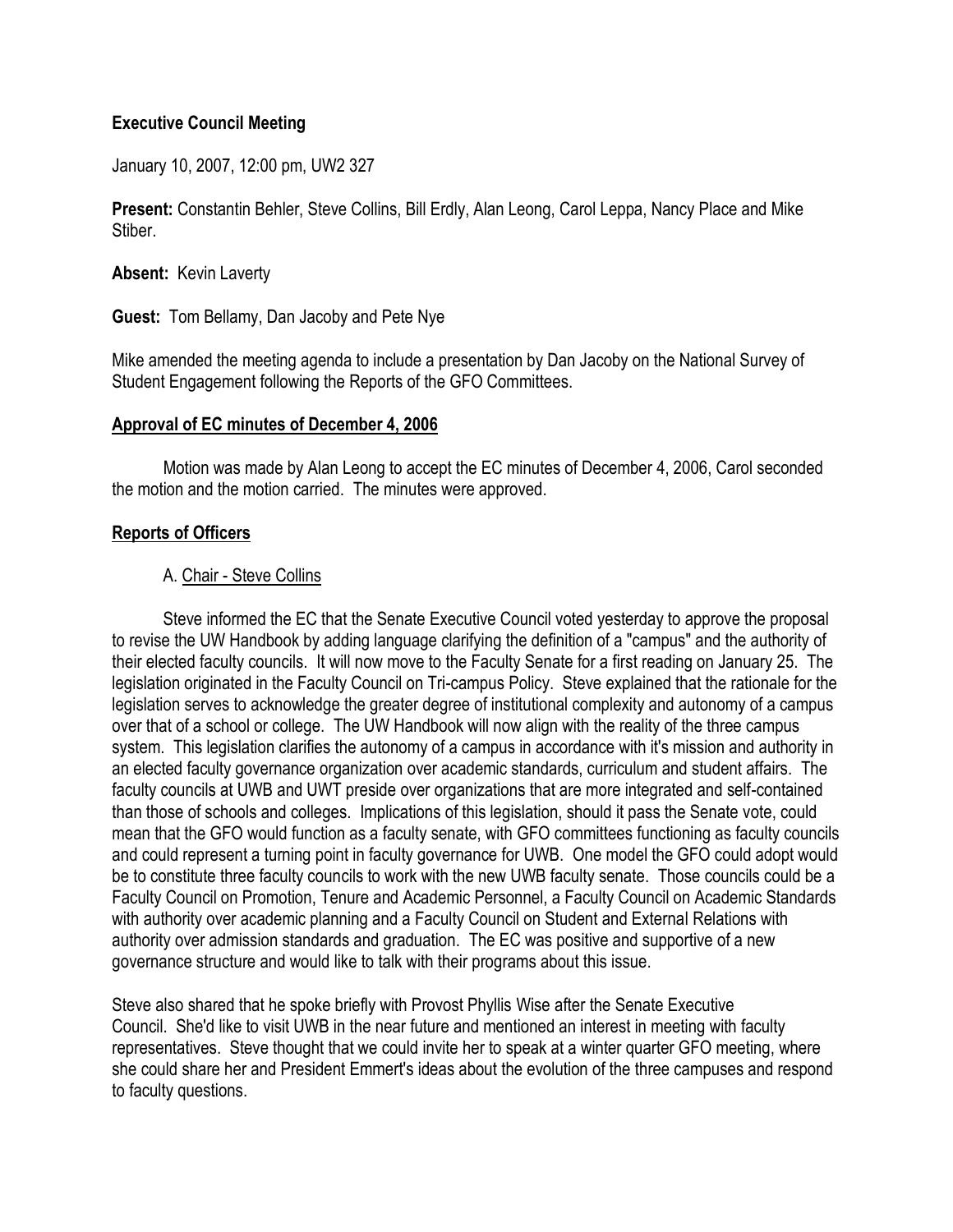**Action item:** Steve will draft new By-laws that incorporate the EC suggestions on the new GFO committee structure in response to UWB faculty councils and present to the EC.

 Steve opened discussion on Chancellor Olswang's proposal to serve Snohomish County by offering new baccalaureate degree programs focused on science, engineering and technology in the Everett area. Steve would like the EC to talk with their programs and provide him with some input on how to respond to this proposal and how the faculty would like to proceed. Tom also would like faculty guidance on this issue since the State Legislature can make decisions during Summer Quarter when the faculty may not be on campus for consultation. The GFO Strategic Planning and Budget Committee could advise the VCAA on this matter. One critical issue involves the quality of faculty life, responsibilities of teaching at Bothell and/or Everett, what would be expected or accepted? The new faculty legislative representative from UW and the next Vice Chair of the Faculty Senate is David Lovell. He has expressed an interest to meet with the EC and hear from the faculty what our needs as a campus are and how he can best represent us.

## B. Vice-Chair - Mike Stiber

 Mike polled the EC for availability for the final EC meetings for Winter Quarter. The EC meeting schedule will be Friday, February 2, 1:00 - 3:00 pm and Wednesday, February 28, 12:00 - 2:00 pm.

**Announcements:** Tom distributed information on the 2007 UWB Awards for Scholarship and Service. Two new faculty awards were established in 2006: the Rose Distinguished Academic Service Award and the Worthington Distinguished Faculty Scholarship Award. Recipients of these awards each receive a \$3000 stipend. In addition to the new awards, the Office of Academic Affairs is seeking nominations for the Rose Distinguished Academic Service Award and the Worthington Distinguished Faculty Scholarship Award.

Tom briefly discussed a new pilot project for stacking classes at UWB. This project could be implemented by next November. UWB will consider creating a regular process for special approval for faculty to stack classes for two quarters and have an entire quarter to devote to research. Program Directors could approve a quarter off for faculty that are working on major projects.

## **Reports of Committees**

- A. Curriculum Committee no report
- B. Faculty Affairs no report
- C. Instructional and Research Support Committee no report
- D. Strategic Planning and Budget

Alan Leong reported that the Strategic Planning and Budget Committee will select a new Chair and look at a timeline for reviewing the budget.

#### E. Student Relations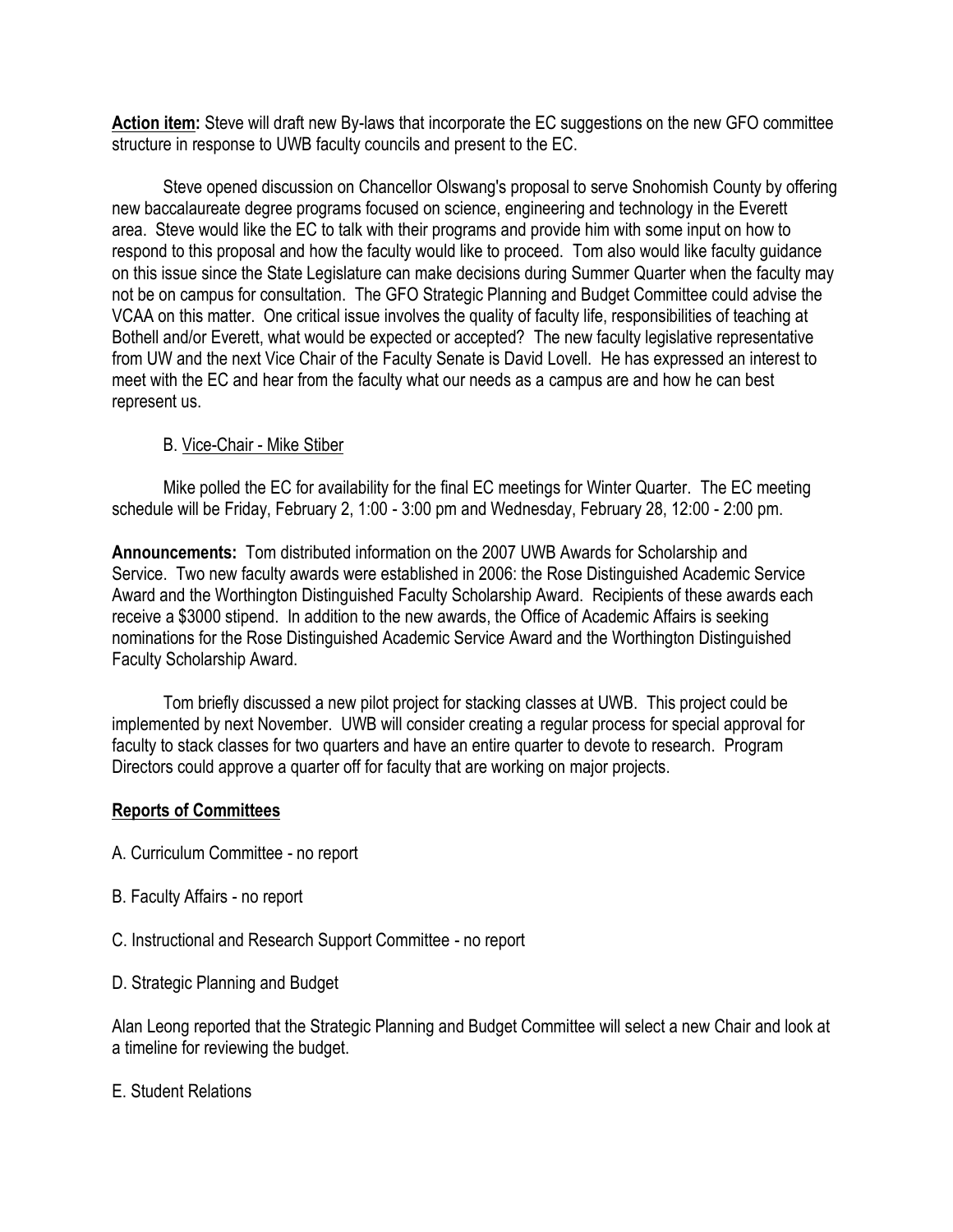# **New Business**

A. National Survey of Student Engagement - Dan Jacoby

Dan Jacoby updated the EC on an institutional research process that has been initiated at UWB. He will provide regular reports on the National Survey of Student Engagement. This survey will measure five benchmarks:

- 1. Level of Academic Challenge UWB ranks high in this comparison
- 2. Active and Collaborative Learning UWB ranks slightly higher than its peers in comparison
- 3. Student-Faculty Interaction UWB ranks lower than its peers in comparison
- 4. Supportive Campus Environment UWB ranks high in this comparison
- 5. Enriching Educational Experiences UWB ranks lowest in this comparison

These benchmarks provide useful feedback and guidance to inform strategic planning

decisions, but we need to assess what are appropriate comparisons. UWB is designated to serve nontraditional students; traditional students may not feel well served in some areas. Dan would like to receive some feedback and guidance from the EC on this institutional research.

B. Academic & Student Affairs Operating Procedure - Review of Academic Administrators

## **Motion:**

A motion was made by Steve to approve the Academic & Student Affairs Operating Procedure on the Review of Academic Administrators. Alan seconded the motion and the motion carried. The policy will be adopted as of January 10, 2007.

C. Admissions criteria for freshmen - Pete Nye

Pete presented the "Admissions Model: Three Screens" report to the EC that was developed by Pete, Dannette Sullivan, Hung Dang and Tom Bellamy as an objective measure to insure that the institution admits prepared students to the freshman class. This method has a compensatory quality based on more than one criteria and was developed to take into consideration the attributes we are looking for in our students and weigh multiple measurements on each attribute. The screen takes into account criteria based on SAT scores, math and quantitative skills, verbal and written skills and student motivation. High school GPA is not heavily weighted in the screening process. Students will be informed by Student Affairs that a holistic review process will be used for admission at UWB.

## **Motion:**

 A motion was made by Steve to approve the proposed "Admission Model: Three Screens". Alan seconded the motion and the motion carried.

D. Fundamental principles guiding academic strategic planning proposal evaluation